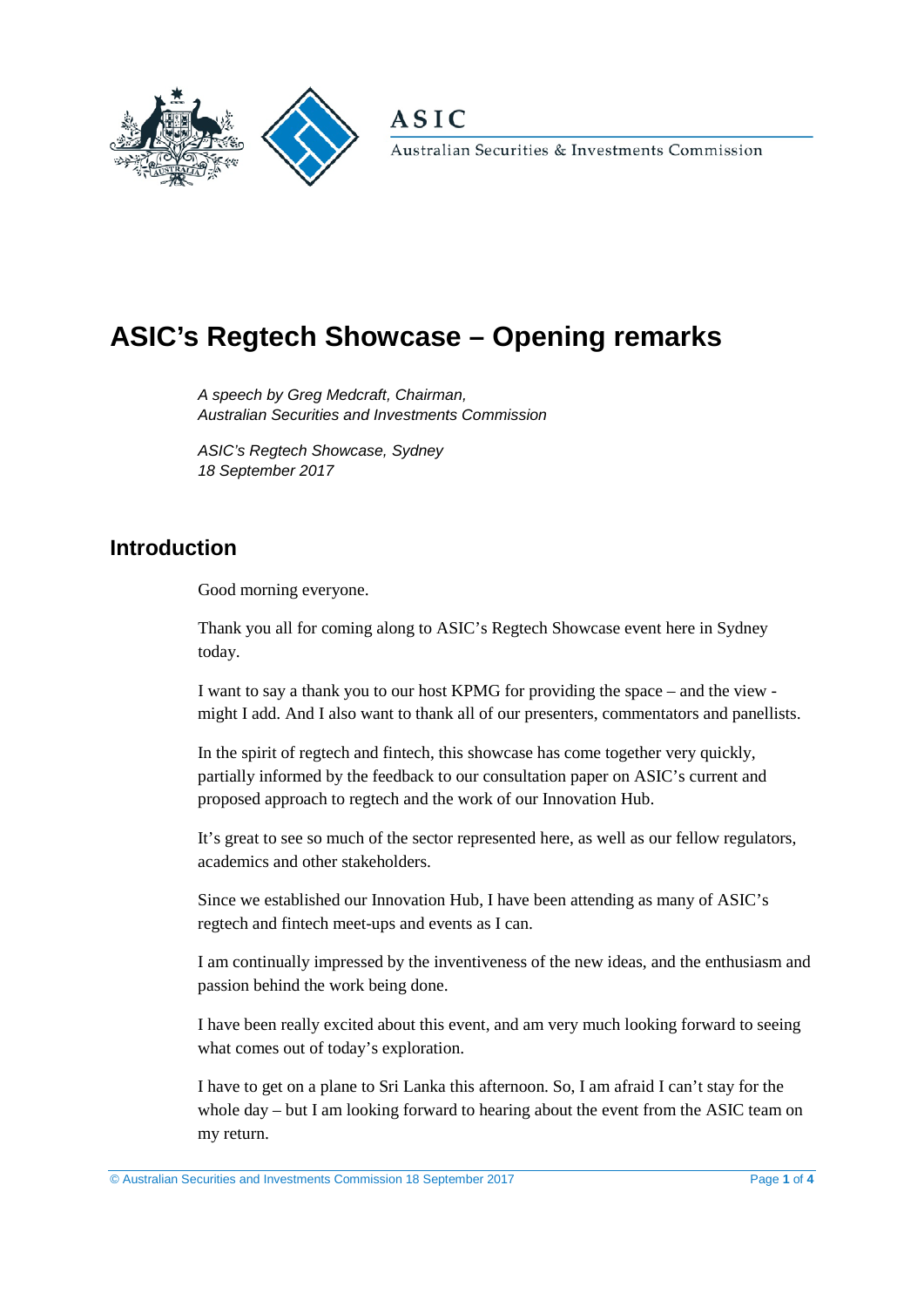I'll keep my remarks brief as the real purpose of today is to explore regtech through two lenses:

- 1. regulatory reporting; and
- 2. meeting regulatory obligations.

But before we get to that, I wanted to say a few words to set the scene from ASIC's perspective. Specifically, I want to talk about three things:

- 1. What we see as ASIC's role in relation to regtech
- 2. Your feedback on what we are doing
- 3. The path forward.

#### **ASIC's role in regtech**

So what is ASIC's role, and indeed the role for the regulator generally, in this fast moving environment?

It is not clear where technology will take us. But I can confidently say that remaining open, engaged and globally connected will mean the best chance for regtech to bring benefits to all participants in the financial sector.

When it comes to regtech, we take our role as a connecter and a facilitator very seriously and today is an example of this.

In addition to events like this and our work with other domestic regulators, we are taking every opportunity to engage globally on the work that is going on in this space at ASIC and indeed in Australia at large.

As a leading regulator in the financial technology space, we will continue to engage with the International Monetary Fund, the World Economic Forum and the Financial Stability Board to contribute to the global discourse on fintech and regtech.

I know I'm not alone when I say to you that I really do believe that Australia is taking a leading role in the development and deployment of regtech solutions and we will continue to champion this domestically and internationally.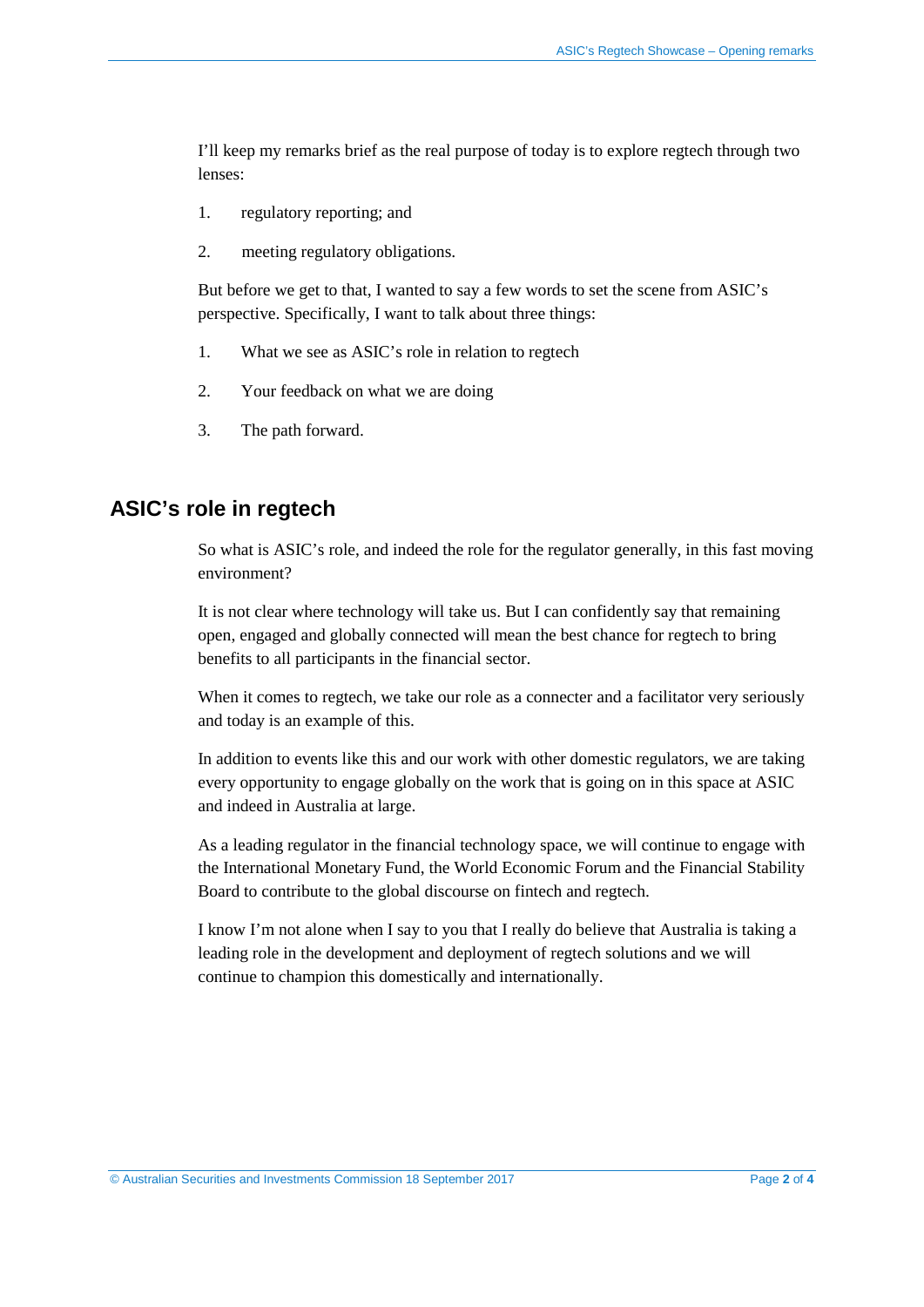#### **Your feedback on what we are doing**

On Friday, we released details of the feedback we received on our regtech consultation paper.

To recap, we sought feedback on:

- 1. our overall approach to innovation;
- 2. establishing a new regtech liaison group;
- 3. our continued use of technology trials; and
- 4. hosting a problem-solving event.

We are grateful to those of you who took the time to send us your comments and feedback.

The diverse range of feedback we received was very valuable in helping us to consider the interests and needs of various stakeholders in the regtech industry.

The responses were generally supportive of ASIC's Innovation Hub and our current and proposed future approach to regtech.

However, there were some differences of opinion regarding the specifics of our proposed new initiatives:

• In particular, related to the regtech liaison group and problem-solving event – which is in part why we landed on a showcase format today, rather than a 'hackathon'.

The key themes that emerged from the responses included:

- 1. In general, respondents were in favour of ASIC being ambitious in the regtech area – hopefully today is an example of us embracing this feedback;
- 2. There are complex questions of policy surrounding our role in the area of regtech, and we must consider how best to balance our roles as a regulator and as a technology user; and
- 3. We should consider where and how we might be able to improve transparency across the board in our engagement with the regtech industry.

In many ways, we consider that the proposals that were outlined in our consultation paper represent the starting point of an evolving approach to regtech.

By implementing our proposed initiatives, we hope to learn more about how we can promote collaboration and encourage the development of the regtech sector.